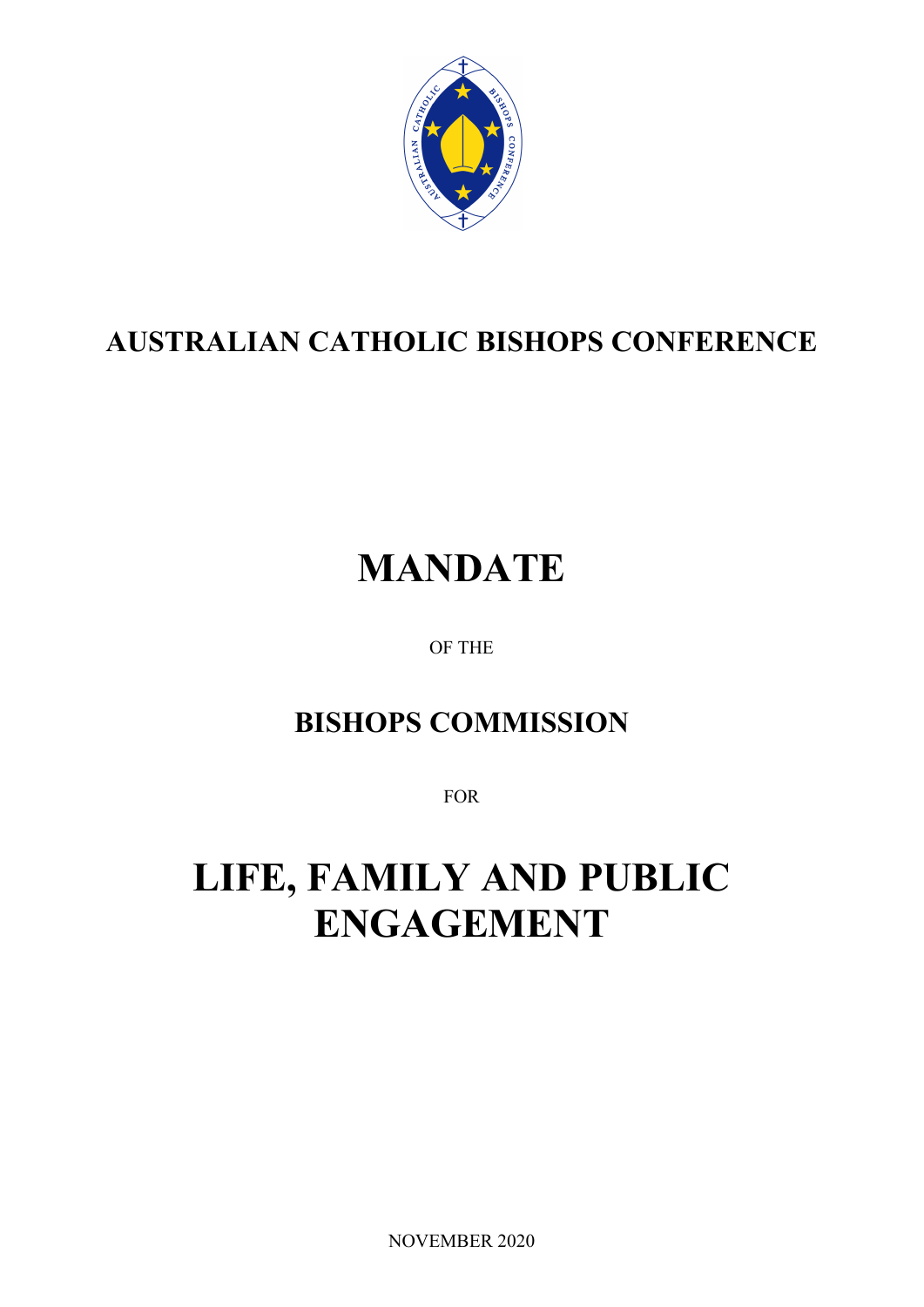#### **Preamble**

The Commission promotes the effective engagement of the Church in Australian society, with a focus on matters concerning the natural family, beginning and end of life issues, and Government policy. The Commission cultivates the flourishing of faith in families and covenantal life of various expressions, and with this the public engagement of the People of God in Australia. The call of public life is a vocational one, and the Church encourages Parliamentarians and their advisors to embrace their work so that human dignity is respected and the common good is a priority in all areas of public policy.

Mindful of the call of Pope Francis to be witnesses to the joy of the Gospel, the Commission fosters the Church's dialogue with sound advice and voices of wisdom from across different political perspectives with practical objectives that promote the mission of the Church in Australia. As the Holy Father has said:

"Despite the tide of secularism which has swept our societies, in many countries – even those where Christians are a minority – the Catholic Church is considered a credible institution by public opinion, and trusted for her solidarity and concern for those in greatest need. Again and again, the Church has acted as a mediator in finding solutions to problems affecting peace, social harmony, the land, the defence of life, human and civil rights, and so forth. And how much good has been done by Catholic schools and universities around the world! This is a good thing. Yet, we find it difficult to make people see that when we raise other questions less palatable to public opinion, we are doing so out of fidelity to precisely the same convictions about human dignity and the common good." (Pope Francis, *Evangelii Gaudium*, #65).

The Church works tirelessly through the Commission and partners to find solutions built on its convictions in the truth of the Gospel and in the goodwill of Australian society.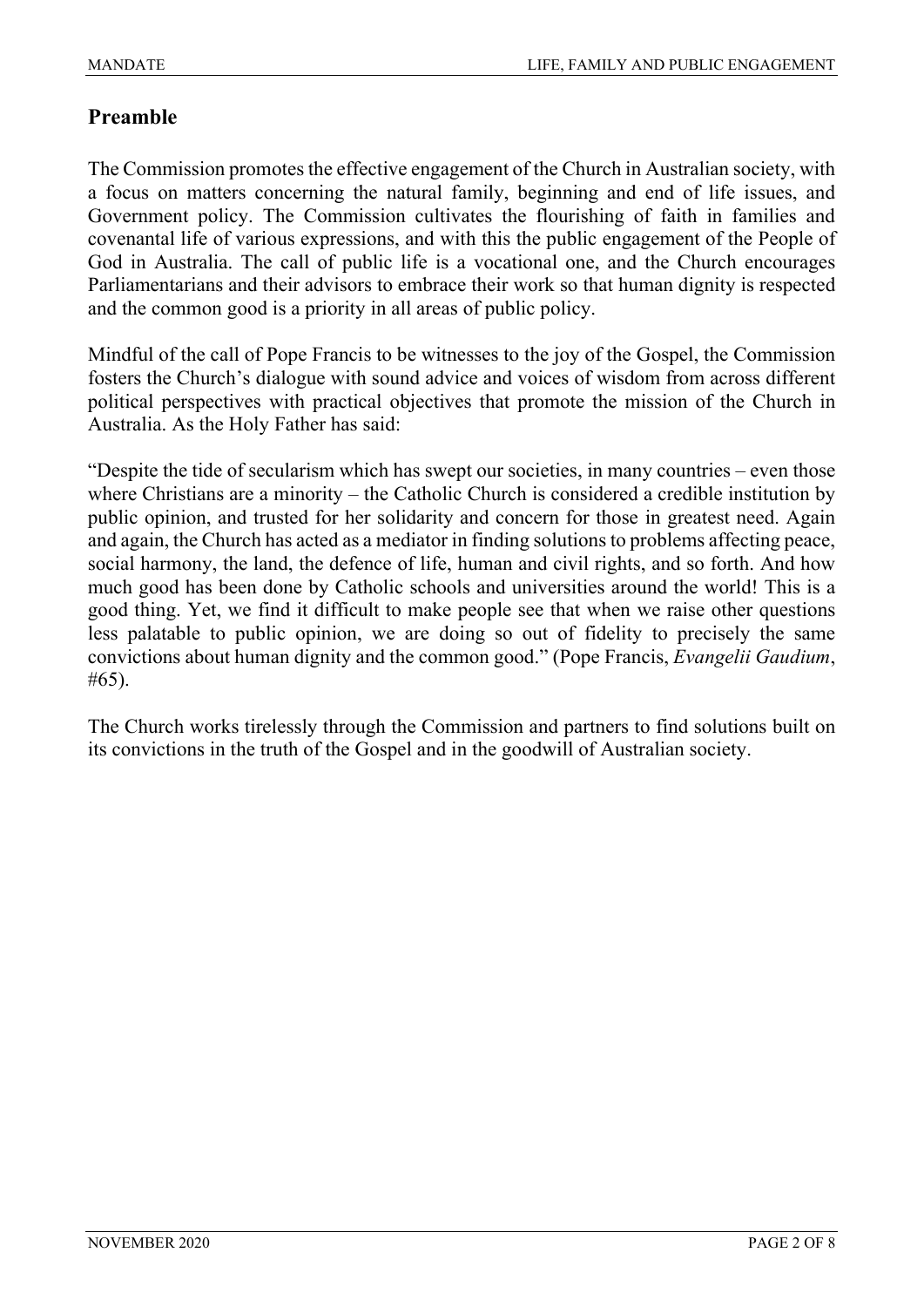#### **1. Membership and Meetings**

- 1.1. The Commission shall comprise four (4) members as determined by the Conference by-laws.
- 1.2. The Commission shall ordinarily meet biannually at a time and place that the members determine.
- 1.3. The Commission shall meet using communications technology when the agenda or circumstances warrant.

#### **2. Areas of Responsibility**

The Commission sets priorities in consultation with the Conference, plans and develops strategies at the national level to promote the life and mission of the Catholic Church in Australia in the following specific areas of responsibility.

- 2.1. Marriage Preparation, Family and Marriage Support
- 2.2. Fertility Education and Pregnancy Support Services
- 2.3. Life and related issues
- 2.4. Public affairs of particular interest to the Catholic Church, including religious freedom, which at times may involves cooperation with other Commissions.

#### **3. Particular Functions**

In particular, the Commission performs the following functions:

- 3.1. In accordance with Conference policy the Commission undertakes public and private advocacy in support of religious freedom and public engagement.
- 3.2. The Commission develops national policies in the specific areas of its responsibilities as approved or requested by the Conference.
- 3.3. The Commission undertakes such specific projects as the Conference may from time to time approve or request.
- 3.4. The Commission will designate a bishop to act as its delegate in the following areas:
	- 3.4.1. Euthanasia
	- 3.4.2. Life and related issues
	- 3.4.3. Marriage and family life
	- 3.4.4. Public engagement and religious freedom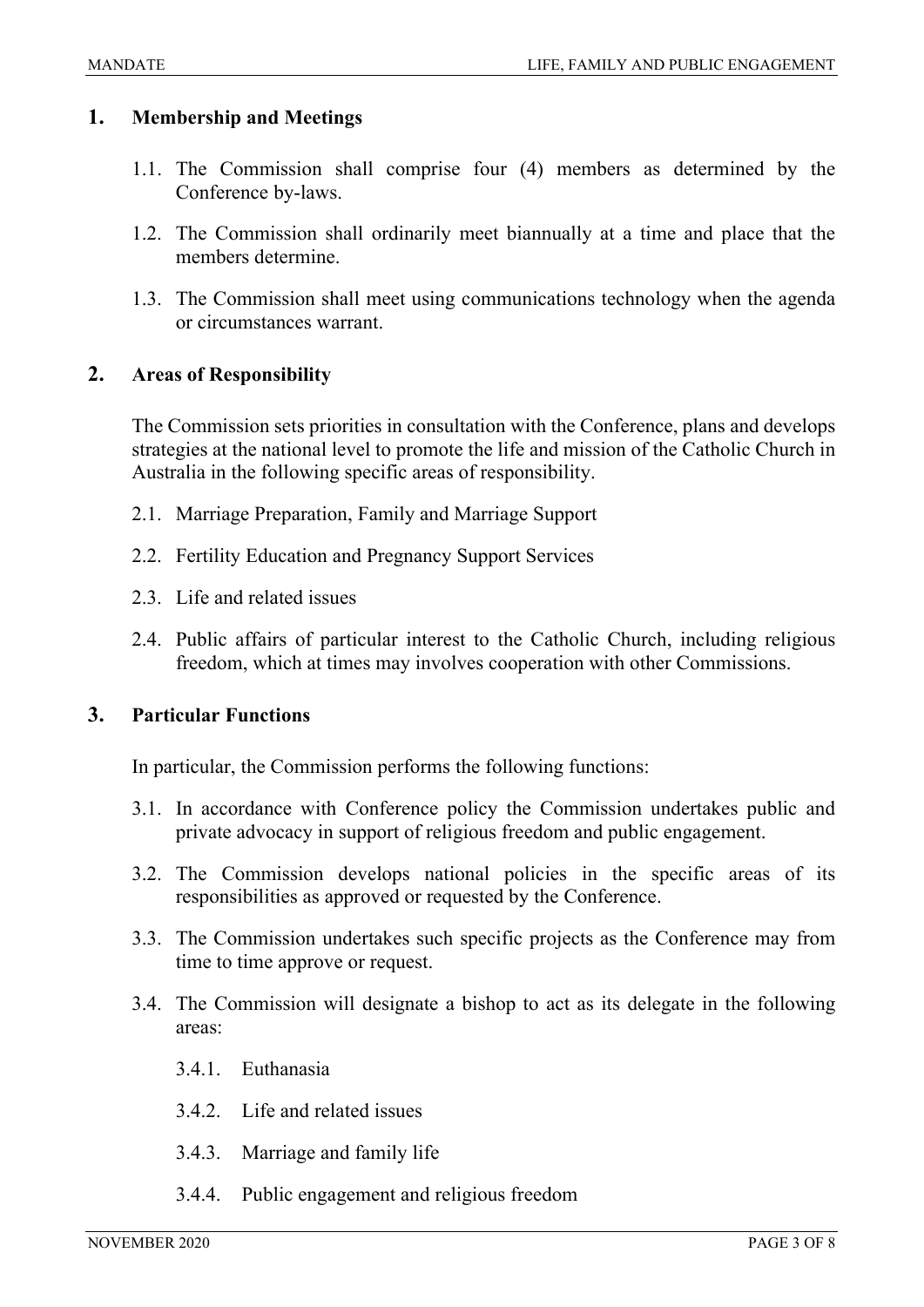#### **4. Advisory Role**

The Commission advises the Conference and its members on issues that arise in the areas of its responsibility and, where appropriate, makes recommendations for action that the Conference might undertake at a national level.

The Commission establishes working groups to advise the Conference and its members on issues within its specific areas of responsibility.

#### **5. Advisory Bodies**

The Commission establishes, in accordance with the mandates in Schedule 1, the following advisory bodies to assist it in its responsibilities:

- 5.1. Australian Catholic Council for Public Engagement
- 5.2. Australian Catholic Life, Marriage and Family Council

#### **6. Relations**

- 6.1. The Commission maintains relations with:
	- 6.1.1. Public Policy Office and Communications Office
	- 6.1.2. Fertility Education Australia
	- 6.1.3. Diocesan Life, Marriage and Family Offices
	- 6.1.4. Various pro-life and family groups as the Commission considers beneficial
	- 6.1.5. Various expert individuals and groups in the areas of church life, education, politics, law, media and healthcare.
- 6.2. The Commission may approve the establishment of relations with other organisations.

#### **7. Offices**

The Commission does not supervise the work of any office.

#### **8. Secretariat**

The General Secretariat assists the Commission in fulfilling its tasks.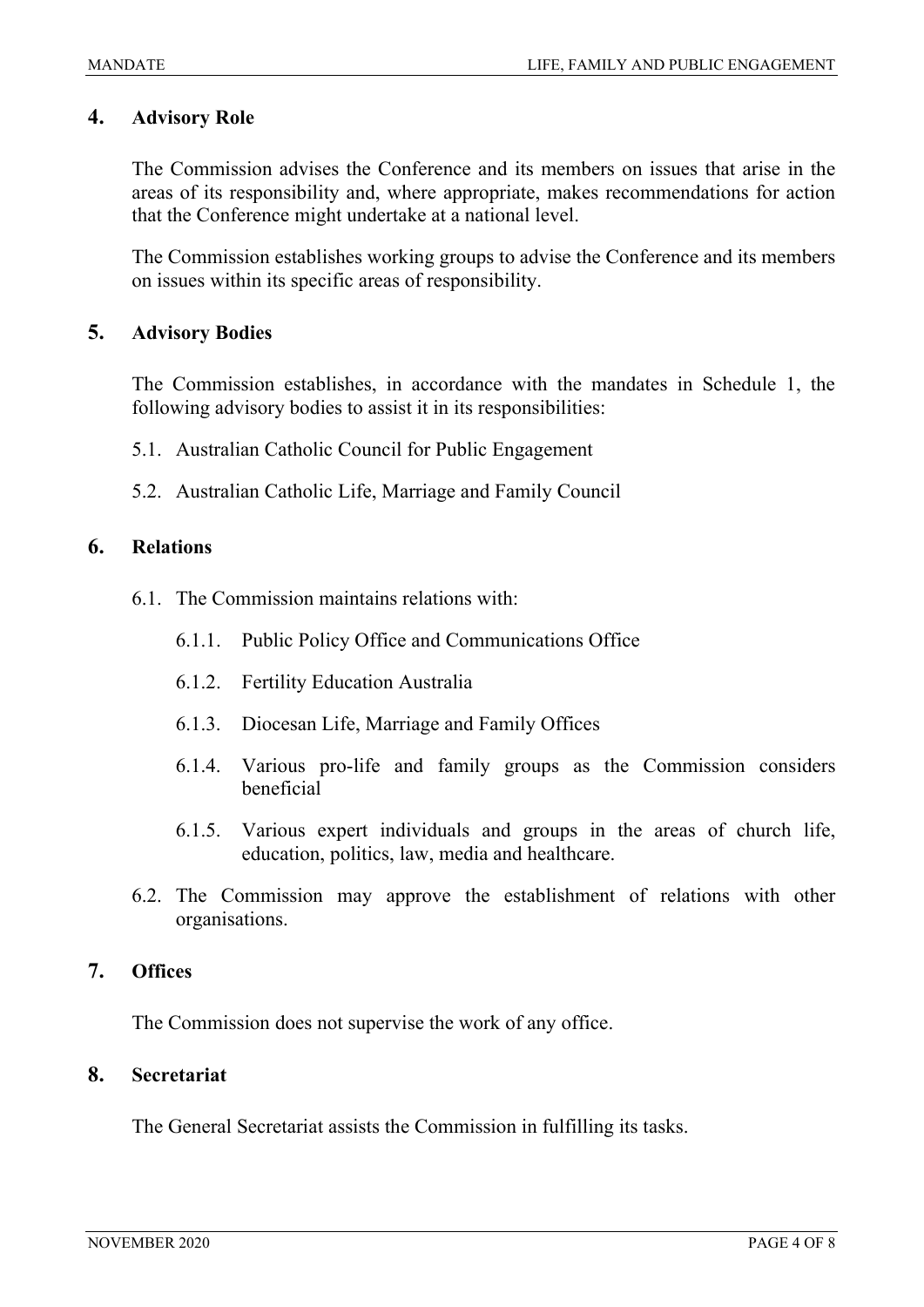### **Schedule 1: Mandates for Advisory Bodies**

| Name:                               | Australian Catholic Council for Public Engagement                                                                                                                                                                                                                                                                                                                              |
|-------------------------------------|--------------------------------------------------------------------------------------------------------------------------------------------------------------------------------------------------------------------------------------------------------------------------------------------------------------------------------------------------------------------------------|
| $Area(s)$ of<br>Responsibility:     | The Council advises the Bishops Commission for Life, Family and<br>Public Engagement in the promotion of the life and mission of the<br>Catholic Church in Australia in the area of public affairs of particular<br>interest to the Catholic Church, including religious freedom,<br>euthanasia and other relevant matters, which are not covered by<br>another Commission by: |
|                                     | Strengthening engagement with key stakeholders in the political,<br>1.<br>legal, media, healthcare, pastoral, intellectual and education areas                                                                                                                                                                                                                                 |
|                                     | Raising awareness and educating people on the Church's<br>2.<br>teachings, especially in the area of public policy and legislative<br>matters                                                                                                                                                                                                                                  |
|                                     | Providing timely advice on a range of relevant matters<br>3.                                                                                                                                                                                                                                                                                                                   |
|                                     | Developing strategies to engage with legislative proposals.<br>4.                                                                                                                                                                                                                                                                                                              |
| Number of<br>Councillors:           | The Council will comprise five (5) appointed councillors, with a<br>collective expertise in the areas of academia, law, media and politics.                                                                                                                                                                                                                                    |
|                                     | A Bishop Delegate will represent the Commission at all meetings of<br>the Council and will liaise as required with the Council Chair in<br>between meetings.                                                                                                                                                                                                                   |
|                                     | The Executive Secretary will provide support at all meetings of the<br>Council and will liaise as required with the Council Chair in between<br>meetings.                                                                                                                                                                                                                      |
|                                     | The Council Chair will ordinarily include the Bishop Delegate and the<br>Executive Secretary in discussions and consult them as part of the<br>process of developing advice to the Commission.                                                                                                                                                                                 |
| Appointment of<br>Councillors:      | Following the appointment of members to the Commissions at the May<br>Plenary Meeting, the Commission will appoint councillors for the<br>triennial term and will report these appointments to the Conference at<br>the November Plenary Meeting. The Commission may re-appoint<br>councillors for up to two subsequent terms.                                                 |
| Appointment of<br>the Chair:        | The Commission, on recommendation from the Council, will appoint<br>the Chair for a triennial term from the membership of the Council.                                                                                                                                                                                                                                         |
| Frequency and<br>Place of Meetings: | The Council will meet at least annually at a place of mutual<br>convenience. The Council may meet at other times as required using a<br>variety of communications technology.                                                                                                                                                                                                  |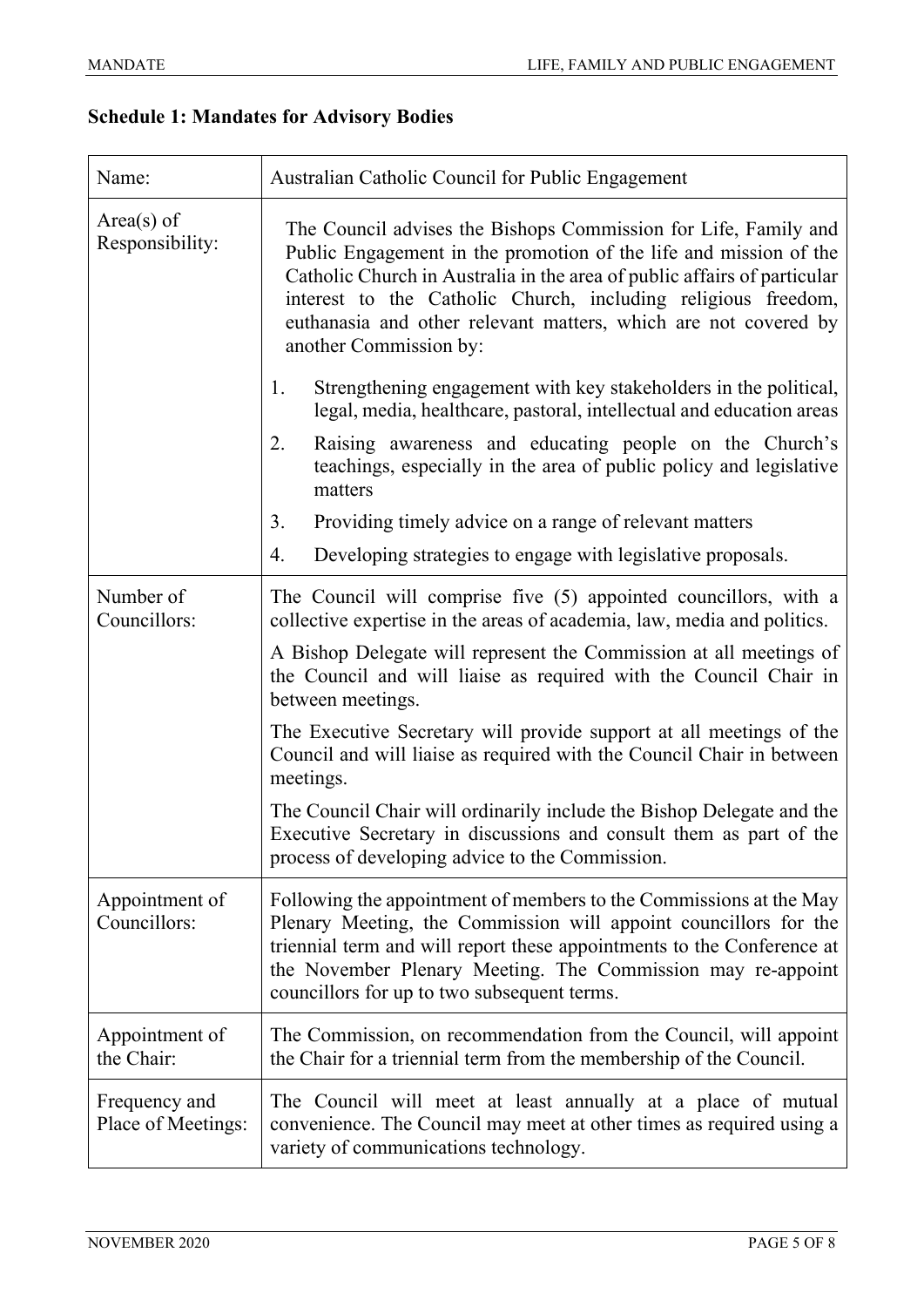| Administrative |                                        |  | The Executive Secretary of the Commission will provide |  |
|----------------|----------------------------------------|--|--------------------------------------------------------|--|
| Support:       | administrative support to the Council. |  |                                                        |  |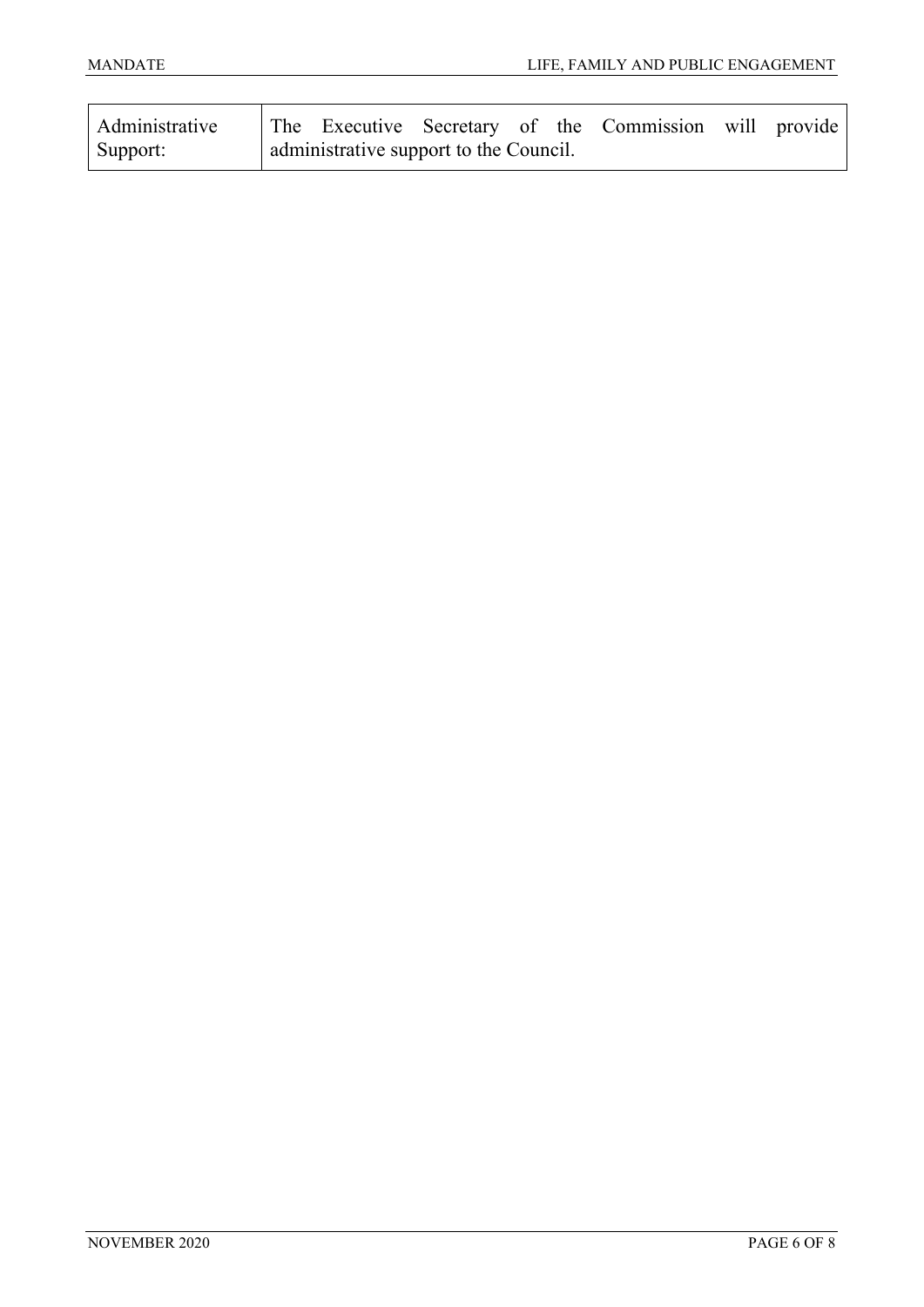| Name:                           | Australian Catholic Life, Marriage and Family Council                                                                                                                                                                                                                                                                          |  |  |  |
|---------------------------------|--------------------------------------------------------------------------------------------------------------------------------------------------------------------------------------------------------------------------------------------------------------------------------------------------------------------------------|--|--|--|
| $Area(s)$ of<br>Responsibility: | The Council advises the Commission in the promotion of the life and<br>mission of the Catholic Church in Australia in the areas of life, marriage<br>and family by:                                                                                                                                                            |  |  |  |
|                                 | 1. Strengthening engagement with key stakeholders in the Catholic<br>and wider communities on life, marriage and family related<br>matters.                                                                                                                                                                                    |  |  |  |
|                                 | 2. Raising awareness and educating people on the Church's<br>teachings on human life issues, marriage and family.                                                                                                                                                                                                              |  |  |  |
|                                 | 3. Providing timely advice and advocacy on a full range of life and<br>related issues, including those with a disability.                                                                                                                                                                                                      |  |  |  |
|                                 | 4. Promoting alternatives and pastoral responses to life and<br>marriage related issues.                                                                                                                                                                                                                                       |  |  |  |
|                                 | 5. Promoting sacramental marriage and its effective preparation and<br>formation.                                                                                                                                                                                                                                              |  |  |  |
|                                 | 6. Listening and responding to the spiritual, religious and pastoral<br>needs of Catholic families.                                                                                                                                                                                                                            |  |  |  |
|                                 | 7. Encouraging the family in its evangelising role as the first<br>educators of their children.                                                                                                                                                                                                                                |  |  |  |
|                                 | 8. Evaluating and reporting to the Commission on trends in Church<br>and society in relation to life, marriage and family.                                                                                                                                                                                                     |  |  |  |
| Number of                       | The Council will comprise eight (8) appointed councillors.                                                                                                                                                                                                                                                                     |  |  |  |
| Councillors:                    | A Bishop Delegate(s) will represent the Commission at all meetings of<br>the Council and will liaise as required with the Council Chair in between<br>meetings.                                                                                                                                                                |  |  |  |
|                                 | The Executive Secretary will provide support at all meetings of the<br>Council and will liaise as required with the Council Chair in between<br>meetings.                                                                                                                                                                      |  |  |  |
|                                 | The Council Chair will ordinarily include the Bishop Delegate(s) and<br>the Executive Secretary in discussions and consult them as part of the<br>process of developing advice to the Commission.                                                                                                                              |  |  |  |
| Appointment of<br>Councillors:  | Following the appointment of members to the Commissions at the May<br>Plenary Meeting, the Commission will appoint councillors for the<br>triennial term and will report these appointments to the Conference at<br>the November Plenary Meeting. The Commission may re-appoint<br>councillors for up to two subsequent terms. |  |  |  |
| Appointment of<br>the Chair:    | The Commission, on recommendation from the Council, will appoint<br>the Chair for a triennial term from the membership of the Council.                                                                                                                                                                                         |  |  |  |